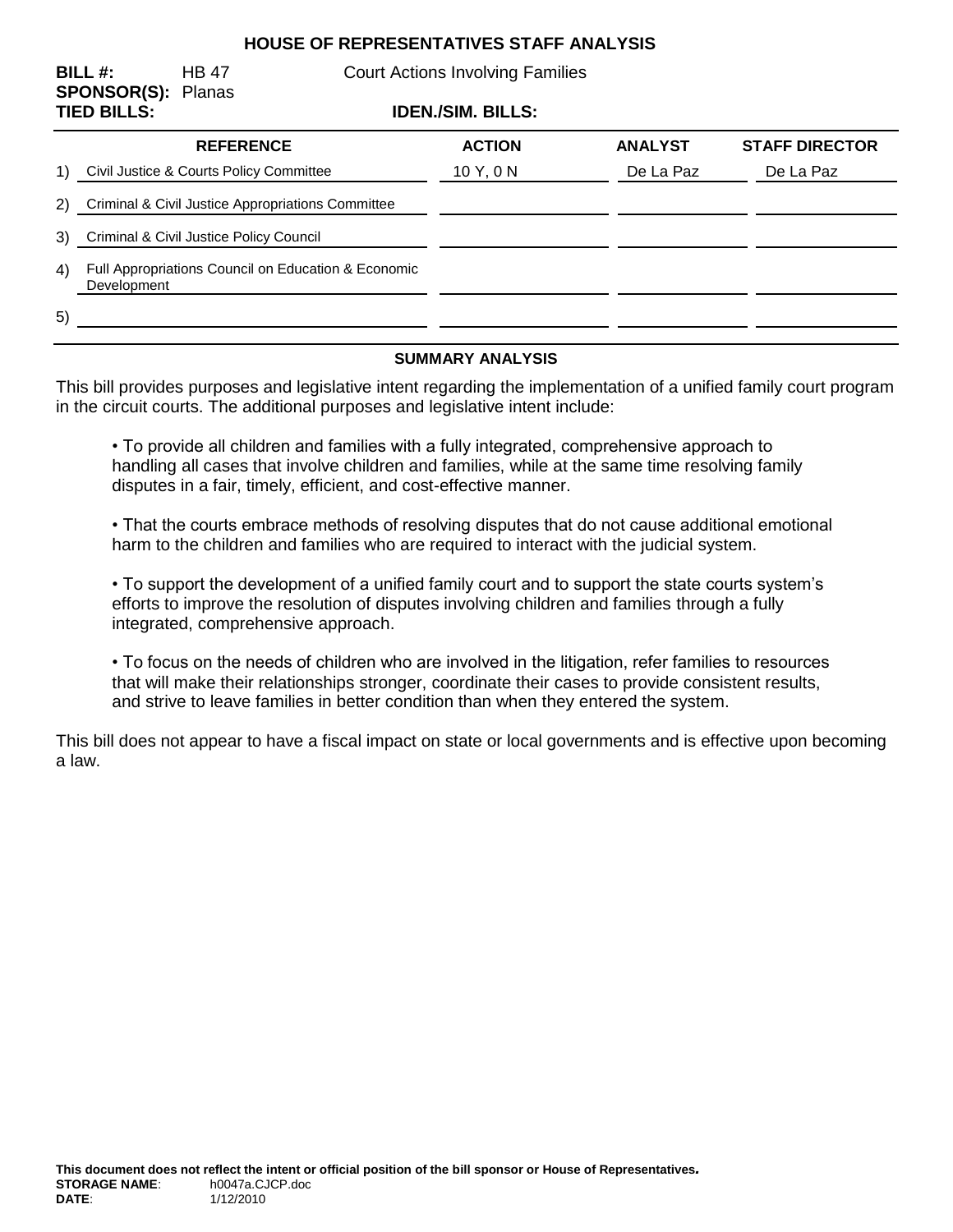## **HOUSE PRINCIPLES**

Members are encouraged to evaluate proposed legislation in light of the following guiding principles of the House of Representatives

- Balance the state budget.
- Create a legal and regulatory environment that fosters economic growth and job creation.  $\bullet$
- Lower the tax burden on families and businesses.
- Reverse or restrain the growth of government.
- Promote public safety.
- Promote educational accountability, excellence, and choice.
- Foster respect for the family and for innocent human life.
- Protect Florida's natural beauty.

## **FULL ANALYSIS**

#### **I. SUBSTANTIVE ANALYSIS**

#### A. EFFECT OF PROPOSED CHANGES:

Currently, legal issues involving children and families are frequently addressed by different divisions of the court, particularly in larger judicial circuits. In many cases, the parties are appearing before a different judge in each proceeding. Therefore, it is possible that a judge may be unaware of previous or pending related legal matters involving the same children or family before the court. Unified family courts are intended to address this problem.

Florida's initiative for a unified family court began as a result of increasing demands being placed on the judicial system by the large volume of cases involving children and families. As the number of family court filings significantly increased, the Supreme Court noted that it must seek to improve productivity and conserve resources. Against this background, the Court created the Family Court Steering Committee in 1994 to, among other things, advise the Court about the circuits' responses to families in litigation and make recommendations on the characteristics of a model family court.

In 2005, the Legislature implemented recommendations by the Florida Supreme Court related to the operation of a unified family court system. These recommendations were to:

• Allow the court system to create a unique identifier to identify all court cases related to the same family.

• Provide that specified orders entered in dependency court take precedence over court orders entered in other civil proceedings.

• Provide that final orders and evidence admitted in dependency actions are admissible in evidence in subsequent civil proceedings under certain circumstances.

This bill provides additional purposes and legislative intent regarding the implementation of a unified family court program in the circuit courts. These additional purposes are added to chapter 39, F.S., pertaining to proceedings relating to children; chapter 61, F.S., pertaining to dissolution of marriage, support, and custody; chapter 63, F.S., pertaining to adoption; section 68.07, F.S., pertaining to name change; chapter 88, F.S., pertaining to the Uniform Interstate Family Support Act; chapter 741, F.S., pertaining to marriage and domestic violence; chapter 742, F.S., pertaining to determination of parentage; chapter 743, F.S., pertaining to disability of nonage of minors removed; chapter 984, F.S., pertaining to children and families in need of services; chapter 985, F.S., pertaining to the juvenile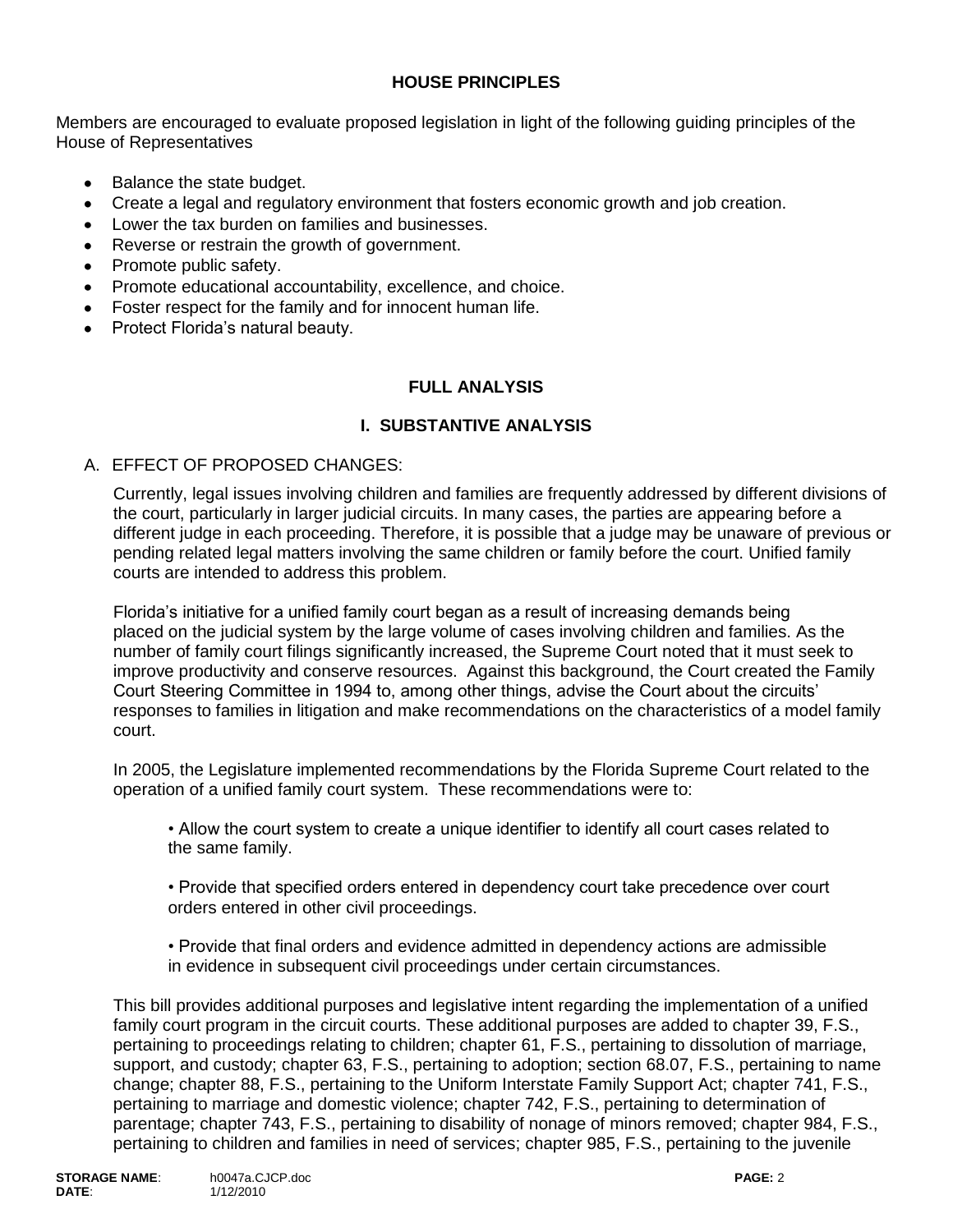justice system; and part II of chapter 1003, F.S., pertaining to school attendance. The additional purposes and legislative intent include:

• To provide all children and families with a fully integrated, comprehensive approach to handling all cases that involve children and families, while at the same time resolving family disputes in a fair, timely, efficient, and cost-effective manner.

• That the courts embrace methods of resolving disputes that do not cause additional emotional harm to the children and families who are required to interact with the judicial system.

• To support the development of a unified family court and to support the state courts system's efforts to improve the resolution of disputes involving children and families through a fully integrated, comprehensive approach.

• To focus on the needs of children who are involved in the litigation, refer families to resources that will make their relationships stronger, coordinate their cases to provide consistent results, and strive to leave families in better condition than when they entered the system.

#### B. SECTION DIRECTORY:

Section 1. amends s. 39.001, F.S., regarding the purposes of ch. 39, F.S.

Section 2. amends s. 61.001, F.S., regarding the purposes of ch. 61, F.S.

Section 3. amends s. 63.022, F.S., regarding legislative intent related to ch. 63, F.S.

Section 4. amends s. 68.07, F.S., regarding legislative intent related to petitions for a name change.

Section 5. creates s. 88.1041, F.S., regarding legislative intent applicable to ch. 88, F.S.

Section 6. amends s. 741.2902, F.S., regarding legislative intent applicable to the offense of domestic violence.

Section 7. creates s. 742.016, F.S., regarding legislative intent related to determination of parentage.

Section 8. creates s. 743.001, F.S., regarding legislative intent related to ch. 743, F.S.

Section 9. amends s. 984.01, F.S., regarding legislative intent related to ch. 984, F.S.

Section 10. amends s. 985.02, F.S., regarding legislative intent related to ch. 985, F.S. (juvenile justice system).

Section 11. creates s. 1003.201, F.S., regarding legislative intent related to ch. 1003, F.S.

Section 12. provides an effective date of upon becoming law.

#### **II. FISCAL ANALYSIS & ECONOMIC IMPACT STATEMENT**

#### A. FISCAL IMPACT ON STATE GOVERNMENT:

#### 1. Revenues:

None.